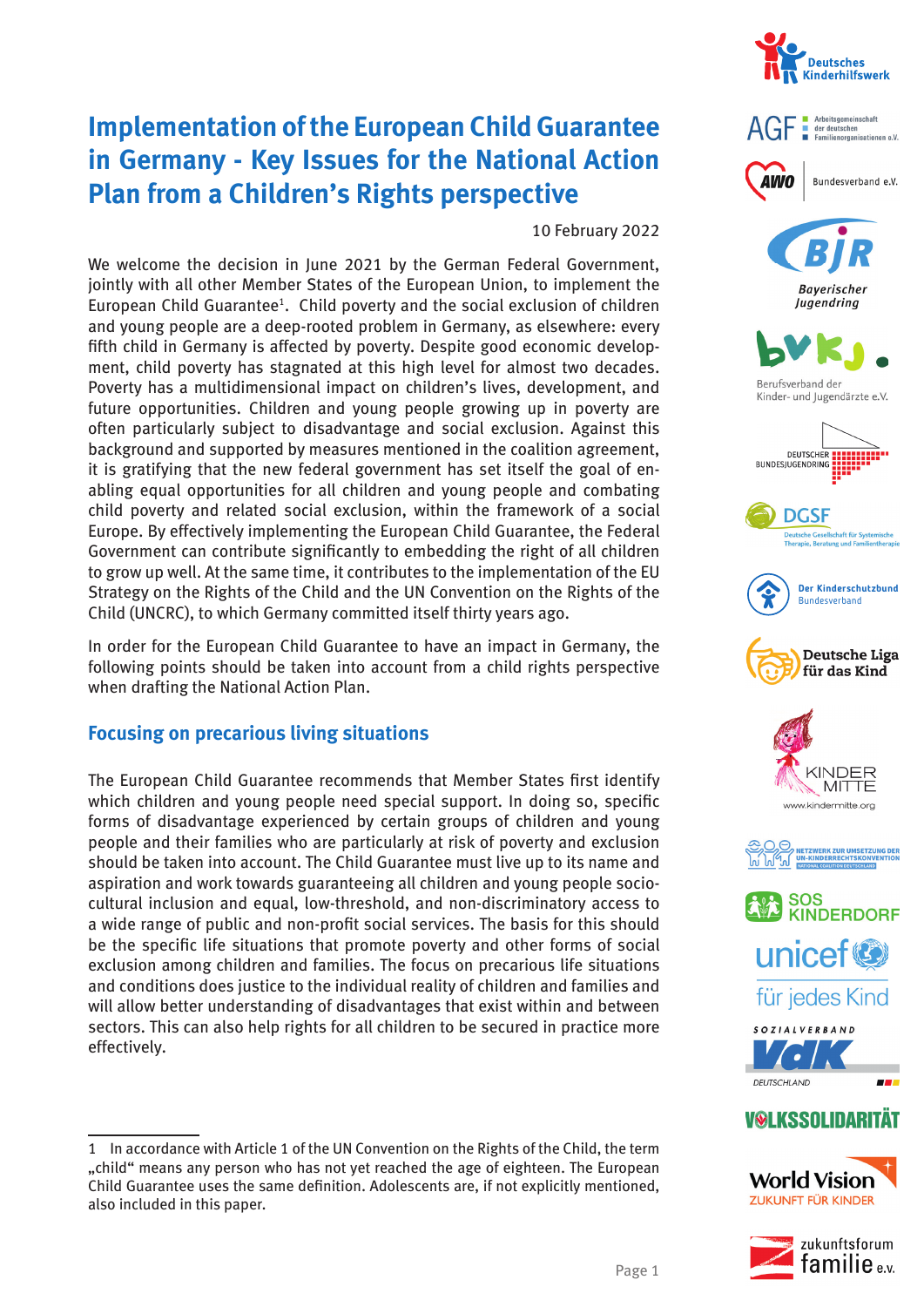

## **Enabling real participation of children and young people**

We are convinced that the full involvement of children and young people is essential in the assessment of life situations that pose a risk of poverty, as well as in devising appropriate measures to prevent poverty and social exclusion and to mitigate their consequences. Recognising the perspectives of children and young people can ensure that gaps in the coverage of the target groups are plugged. For this purpose, existing institutions such as schools, daycare centres, and child and youth welfare organisations should be consulted, and experiences and outcomes based on previous participation should be taken into the reckoning.

The participation of young people must be a fundamental part of both the development and the implementation of the German National Action Plan. This includes focus group discussions to specifically gather the perspectives of children and young people affected by poverty, who are often inadequately represented or wholly unrepresented in existing data and surveys. A wideranging, continuous form of participation throughout the entire period of implementation of the Action Plan until 2030 should also ensure that planning is oriented towards the needs of those affected. This should also be linked to existing structures and bodies at state and municipal level, such as children's and youth parliaments and their umbrella organisations, as well as youth associations and youth councils. The tried and tested quality standards of successful child and youth participation, as developed in the National Action Plan "For a Germany fit for children 2005–2010" and currently being revised under the leadership of the German Federal Youth Council, should serve as a yardstick here.

#### **Anchoring coordination across ministries**

The multidimensionality of the causes and consequences of child poverty requires the cooperation of all political, governmental, and civil society actors in the all-out fight against child poverty and social exclusion. Relevant actors should be identified from the beginning and included in the development and implementation. This also means that the development of the action plan must be anchored across all ministries. In addition to the Federal Ministry for Family Affairs, Senior Citizens, Women and Youth (BMFSFJ), other ministries must be involved, in particular the Federal Ministry of Health (BMG), the Federal Ministry of Education and Research (BMBF), the Federal Ministry of Labour and Social Affairs (BMAS) and the new Federal Ministry for Housing, Urban Development and Building (BMWSB). The national coordinator should therefore be provided with the necessary resources and competencies to realise full integration and participation. Additionally, it should also be considered whether the coordination office should be located across ministries, e.g. in the Federal Chancellery.



















für jedes Kind





## **V@LKSSOLIDARITÄT**

**World Vision ZUKUNFT FÜR KINDER** 

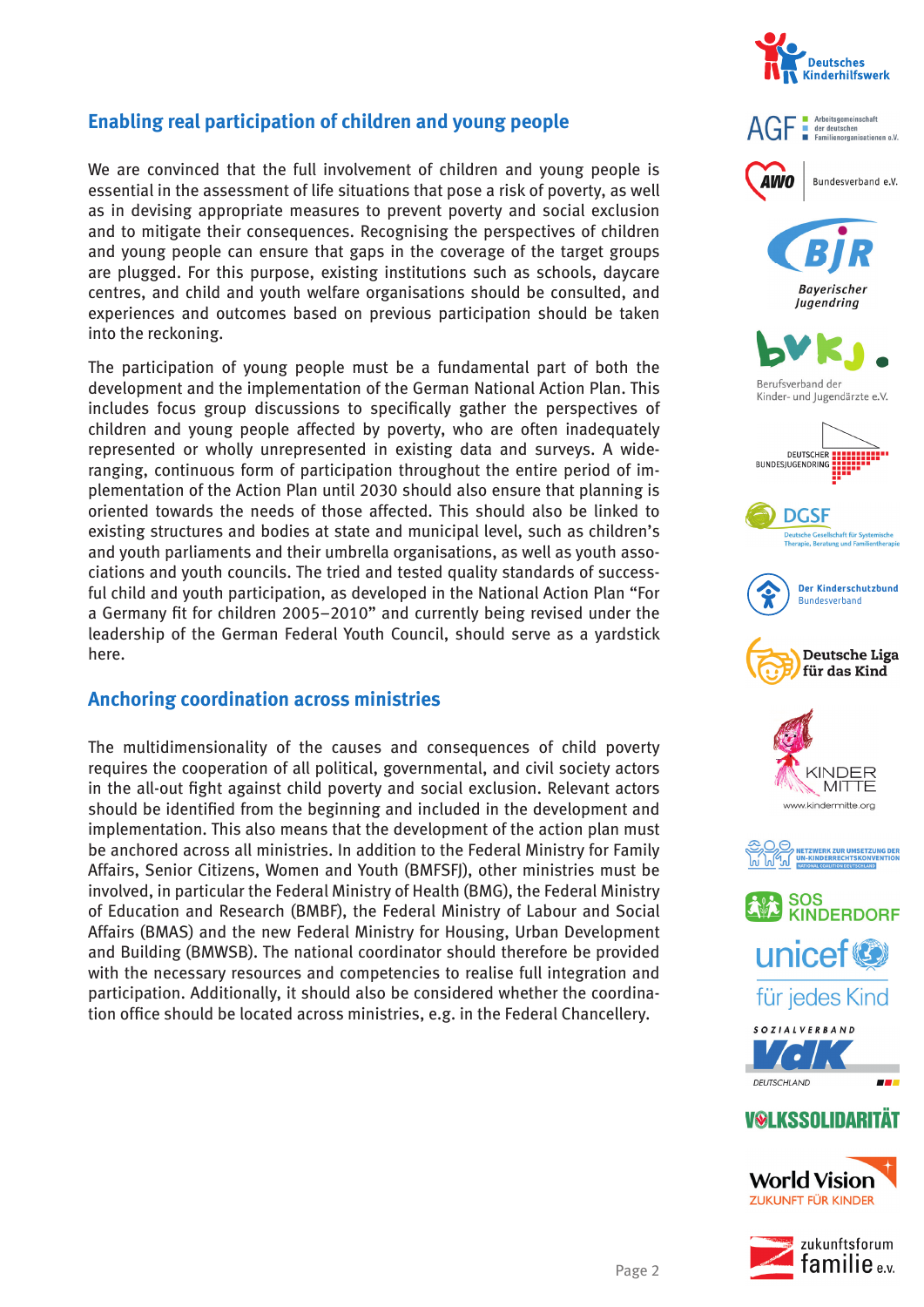## **Developing the action plan jointly with Länder and municipalities**

In addition to coordinating efforts across departmental boundaries, there must be cooperation at all political levels. This means the involvement of the Länder, the municipal administrations, and local public and voluntary organisations to ensure that the adopted measures reach the children, young people, and families on the ground. A feasibility study undertaken with municipalities makes sense in order to identify and reduce challenges and hurdles in cooperation across levels and systems.

#### **Involving civil society and science and exchanging knowledge and schemes with other European states**

Civil society, as an important stakeholder, must be actively and effectively involved in the elaboration as well as in the implementation and monitoring. This must form part of a transparent process that enables the participation of various interest groups, as well as corresponding associations and organisations. Here, too, it is important to draw on existing structures and established platforms, such as the National Poverty Conference and the Council on Child Poverty, the National Coalition Germany – Network for the Implementation of the UN Convention on the Rights of the Child (UN CRC) and the Association of German Family Organisations. A broad dialogue involving all relevant actors (children, families, the general public, associations, politics, and administrations) can be useful for this.

At the same time, there should be close links with current research in this field and, if possible, scientific monitoring. Here, too, interdisciplinary approaches are important.

Similar plans are being developed in parallel in other EU States. Despite the different starting points, Germany can only benefit from exchange with other Member States, which is why international exchange should be an integral part of the development and implementation of the National Action Plan.

## A holistic view of the fight against child poverty

The National Action Plan must be conceived and developed within the framework of an overall strategy to combat child poverty and social exclusion, which combines infrastructural and financial measures. All the areas mentioned in the Child Guarantee (education, care, health, nutrition, housing) should be considered equally. The introduction of a basic child allowance and the recalculation of the minimum subsistence level are important components of such an overall strategy with regard to the material support of children and families. In addition, the digital "child opportunity portal for education and inclusion benefits", the legal entitlement to all-day care for primary school children that will be introduced gradually from 2026, the needs-based expansion of mental health services, the plans for more school social work, and other relevant measures in the coalition agreement must be included. In principle, however, all measures of the federal government should be examined to see how they affect the situation of children and young people and in particular those at risk of poverty.









**Bayerischer** Jugendring



Berufsverband der Kinder- und Jugendärzte e.V.



**DGSF** watter<br>Externe Gesellschaft für Systemisch<br>herapie. Beratung und Familienthera















## **V@LKSSOLIDARITÄ1**